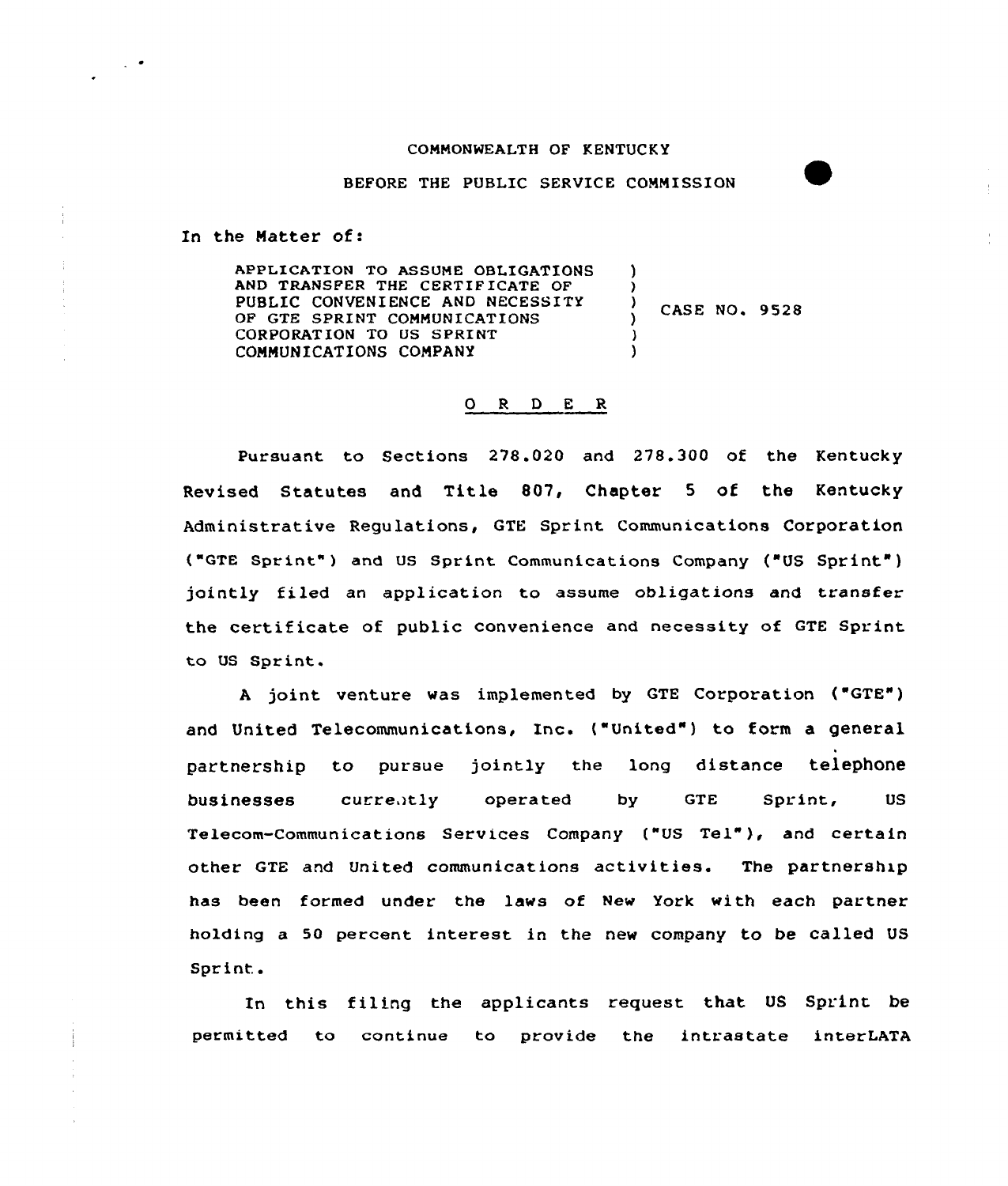telecommunications service now provided separately by GTE Sprint through the transfer of its Certificate of Public Convenience and Necessity<sup>1</sup> to US Sprint, contingent on receipt of the necessary federal approvals.

GTE is <sup>a</sup> holding company incorporated in New York. Its wholly owned subsidiary, GTE Communications Services Incorporated, is the parent company of GTE Sprint and is incorporated in Delaware. GTE Sprint, a Delaware Corporation, also, provides communications services throughout the U.S., the U.S. Virgin Islands, Guam, Puerto Rico, and to many international points, including Canada, Australia, and the United Kingdom.

United is <sup>a</sup> holding company incorporated in Kansas. Its wholly owned subsidiary, US Telecom, Inc., owns US Tel, with both being incorporated in Kansas. US Tel provides long distance telephone services to all 50 states, the U.S. Virgin Islands, and Puerto Rico.<sup>2</sup> US Telecom, Inc., is constructing a nationwide, all-digital telecommunications network using fiber-optic technology.

All of the assets, licenses, permits, and other authorizations of GTE Sprint, US Tel, and certain other subsidiaries of GTE and United will be contributed to the

 $\mathbf{1}$ Case No. 9030, The Application of the GTE Sprint<br>Communications Corporation for a Certificate of Public Communications Corporation for a Certificate of Public Convenience and Necessity to Offer Intercity Telecommunications Services to The Public in The Commonwealth of Kentucky and For The Establishment of Initial Rates, November 21, 1984.

<sup>2</sup> US Tel does not offer interstate originating service in Kentucky at this time.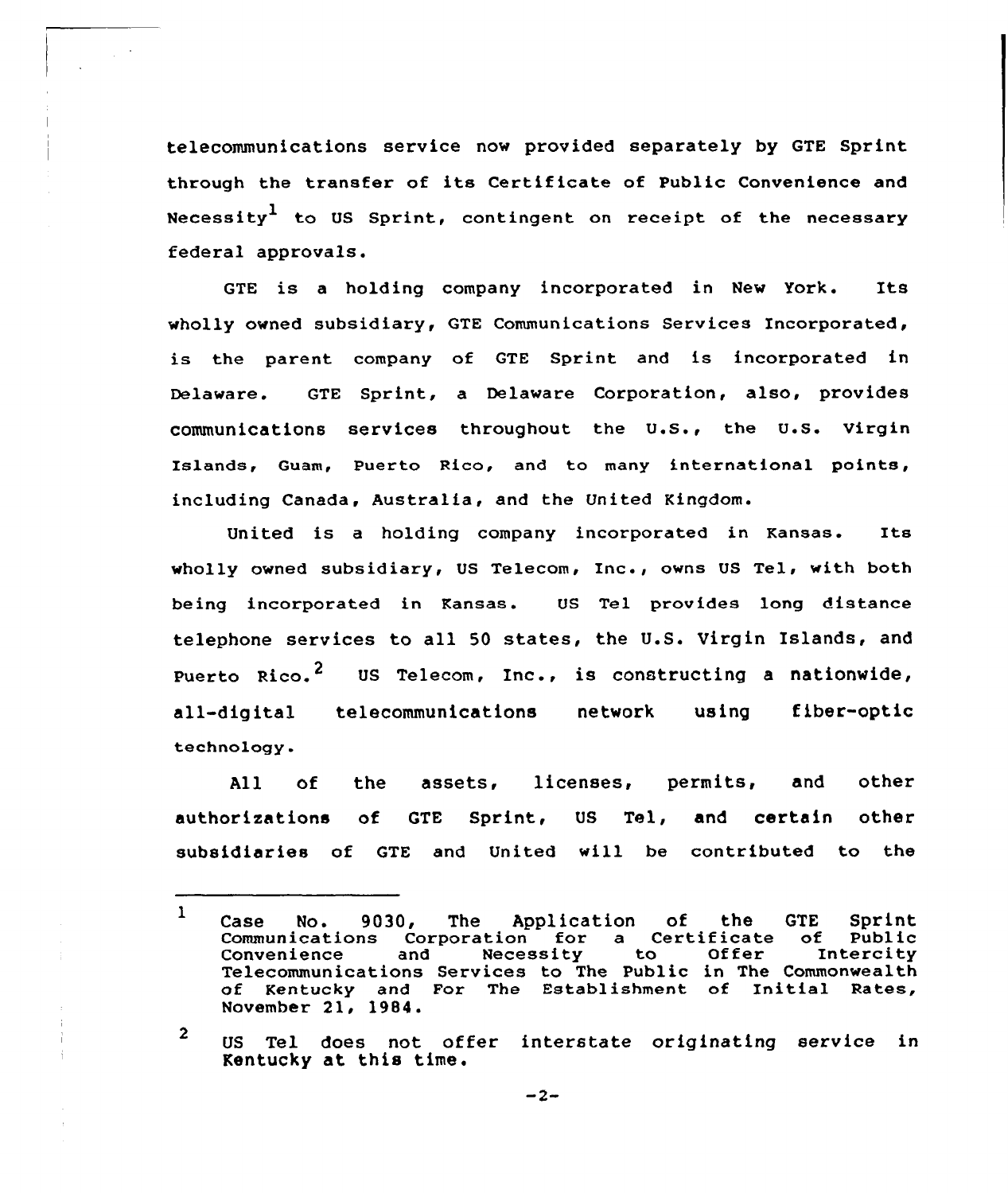partnership upon receipt of government approvals. Applicants state that the partnership will also conduct the business activities of GTE Telenet, US Telecom-Corporate, Inc., US Telecom Data, and US Telecom, Inc.

 $\zeta \to$ 

GTE owns General Telephone Company of the South. The proposed transaction will have no effect upon the affiliated company, in operations or rates. US Sprint will be fully separated from the QTE and United telephone operating companies.

The partnership has created seven regional districts, with Kentucky in the Southeast Division.

Pursuant to Administrative Case No.  $273<sup>3</sup>$  nondominant carriers are subject to an abbreviated form of regulation. Applicants request that they be granted waivers pursuant to Administrative Case No. 273, since US Sprint will have a minimal market share. According to the May 25, 1984, Order, any requirements of 807 KAR Chapter <sup>5</sup> not specifically addressed in the Order are waived as a requirement for nondominant carriers. Applicants believe, therefore, that it is not subject to many of the relevant provisions contained in 807 KAR 5:001, including Sections  $4(b)$ , 6 and 10, which specify certain filing and hearing requirements.

It is the view of the Commission that the financial exhibit required by 507 KAR 5:001, Section 6, is not required, but that an application for issuance or assumption of securities or evidence

<sup>3</sup> An Inquiry Into Inter- and Intralata Intrastate Competition in Toll and Related Service markets in Kentucky, Nay 25, 1984.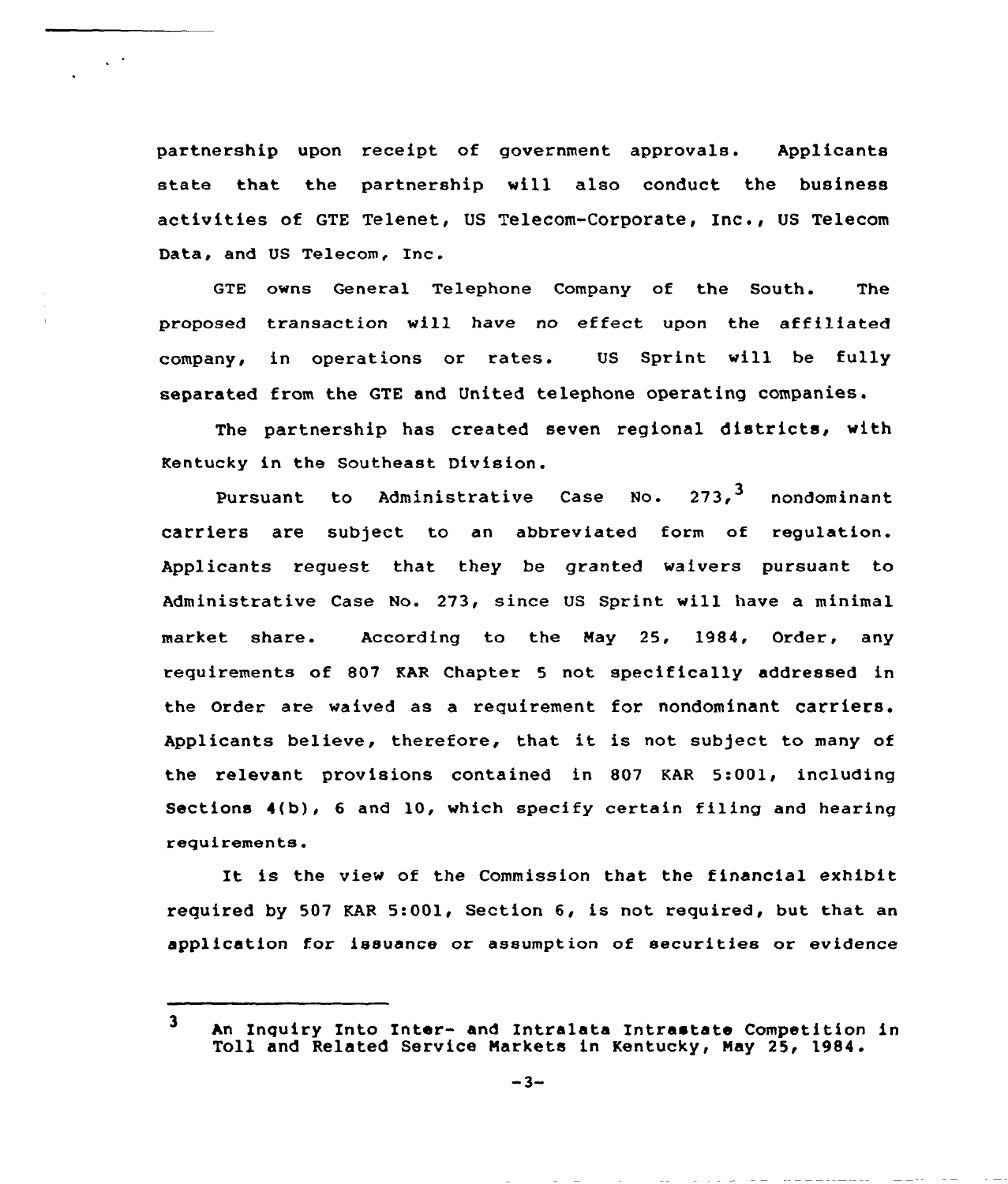of indebtedness is required by KRS 278.300. It must still be filed, although reduced filing requirements for the application are proper given the decision in Administrative case No. 273. Furthermore, a hearing is not required in this instance, but the waiver of Section <sup>4</sup> of 807 KAR 5:001 does not prevent the Commission from holding one if it is determined to be necessary in other instances.

Applicants further state that there will be no negative impact on the customers of GTE Sprint or interruption of customer service in Kentucky.

Mith the proposed combination, applicants assert they are striving to attract a subscriber base large enough to achieve low unit costs despite high fixed costs by offering a wide array of high-quality and reliable transmission services and to establish a strong financial base to assure customers of permanency in the market by the carrier. The joint venture, according to applicants, will allow a sharing of expenses, avoid duplication of services, and provide a choice of services to consumers in Kentucky, and will thus be in the public interest.

Wherefore, the Commission, being advised, finds that the assumption of obligations and transfer of the certificate of public convenience and necessity should be approved on the condition that the following undertakings are assumed by the parties indicated:

 $\mathbf{1}$ . Prior to offering any intrastate services on the fiber-optic network, US Sprint will request any necessary authorizations from the Commission.

 $-4-$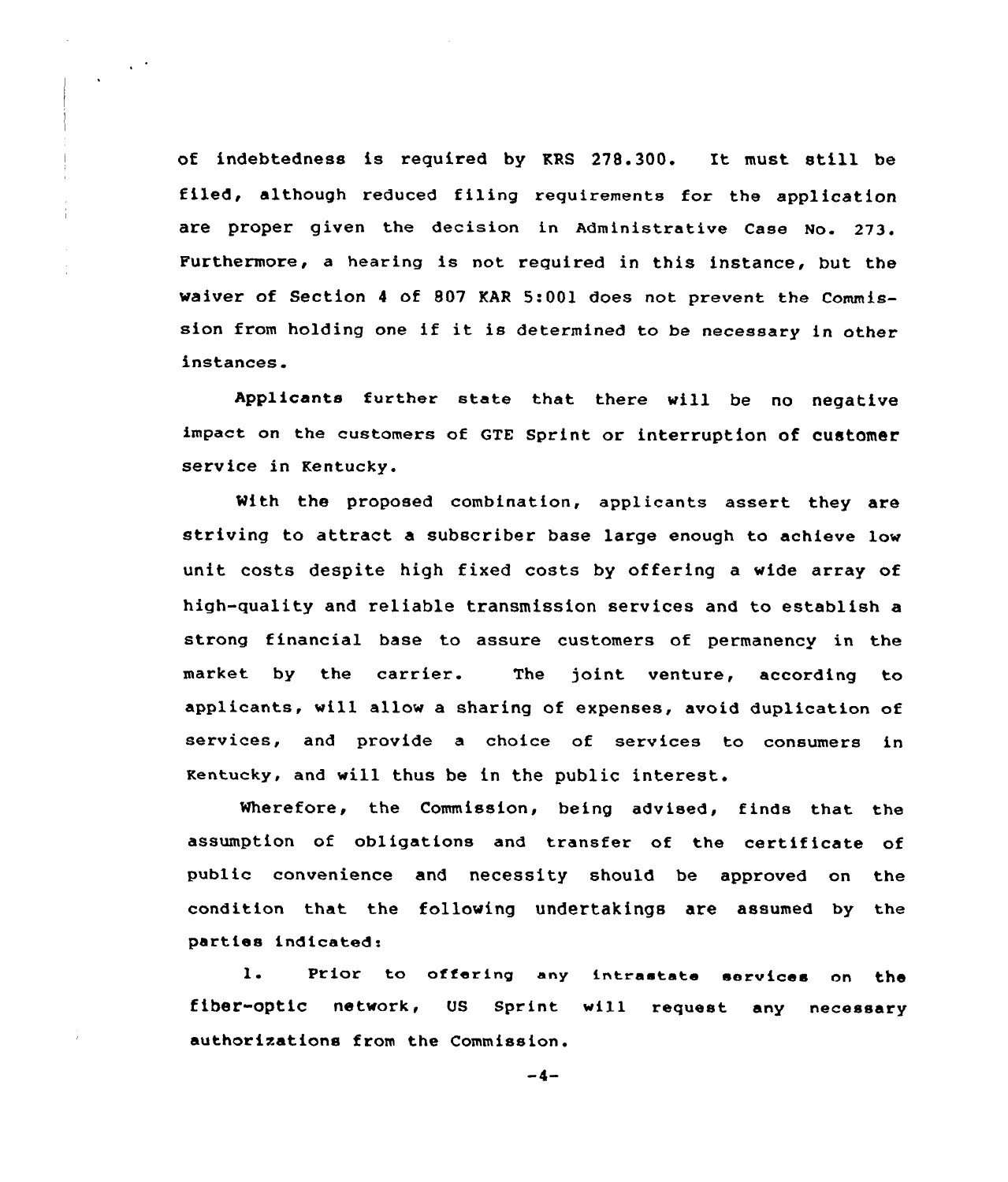2. Applicants will file the definitive agreement between the partners upon execution.

3. Applicants will file with the Commission all actions taken by the Federal Communications Commission ("FCC") and the Justice Department in response to their filings, inclusive of the consent evidencing FCC approval of the transactions.

4. GTE Sprint will file copies of the journal entries to close its books.

5. US Tel will file copies of the )ournal entries to close its books.

6. US Sprint will file copies of its journal entries which effect the combination for the partnership.

7. US Sprint will have the responsibility of filing future Annual Reports for its Kentucky operations.

IT IS THEREFORE ORDERED that:

1. The assumption of obligations and transfer of the certificate of public convenience and necessity of GTE Sprint to US Sprint be and it hereby is approved on the conditions indicated.

2. Named parties shall respond in writing to each of the conditions set forth in the findings within 90 days of the date of this Order.

 $-5-$